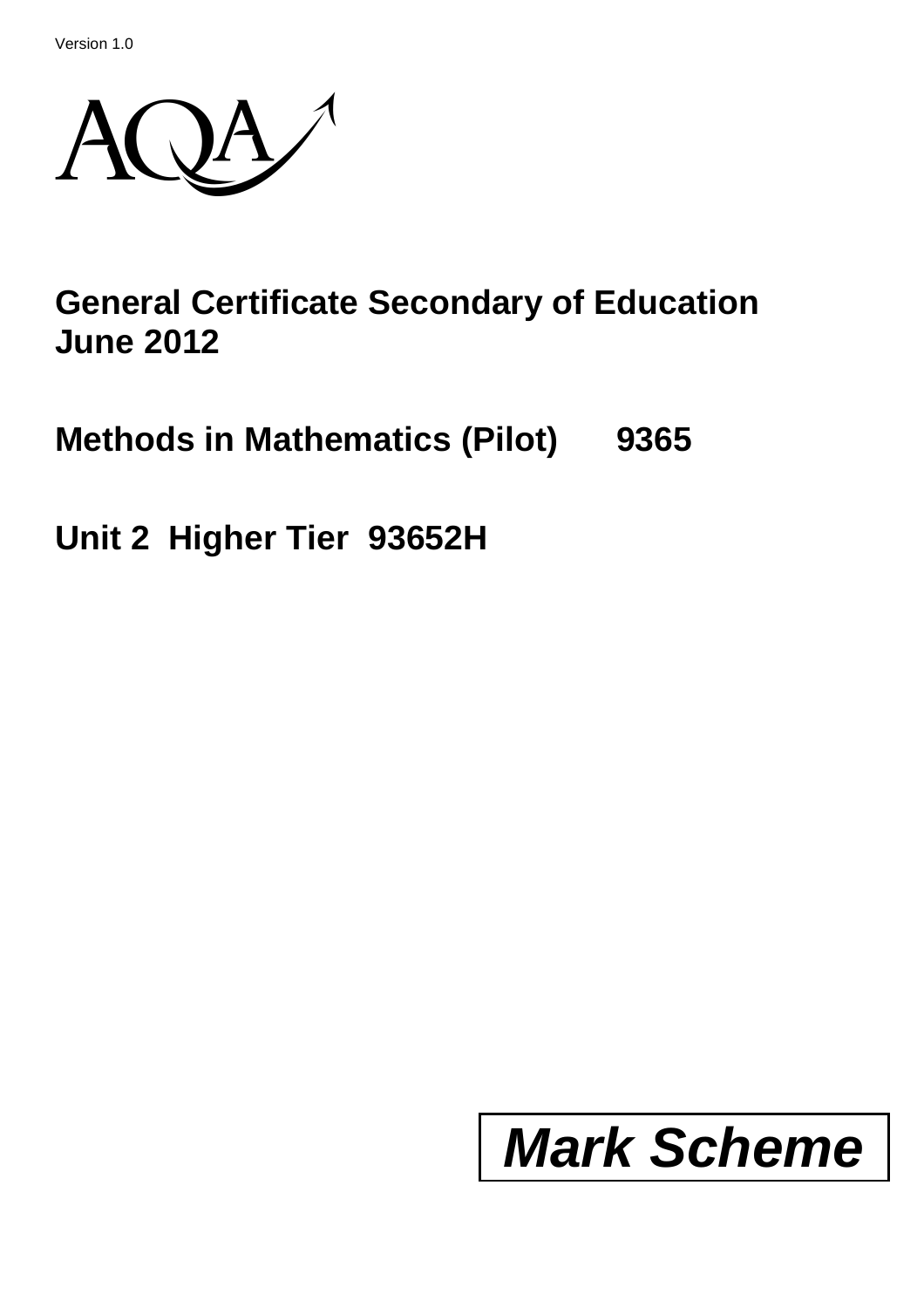Mark schemes are prepared by the Principal Examiner and considered, together with the relevant questions, by a panel of subject teachers. This mark scheme includes any amendments made at the standardisation meeting attended by all examiners and is the scheme which was used by them in this examination. The standardisation meeting ensures that the mark scheme covers the candidates' responses to questions and that every examiner understands and applies it in the same correct way. As preparation for the standardisation meeting each examiner analyses a number of candidates' scripts: alternative answers not already covered by the mark scheme are discussed at the meeting and legislated for. If, after this meeting, examiners encounter unusual answers which have not been discussed at the meeting they are required to refer these to the Principal Examiner.

It must be stressed that a mark scheme is a working document, in many cases further developed and expanded on the basis of candidates' reactions to a particular paper. Assumptions about future mark schemes on the basis of one year's document should be avoided; whilst the guiding principles of assessment remain constant, details will change, depending on the content of a particular examination paper.

Further copies of this Mark Scheme are available to download from the AQA Website: www.aqa.org.uk

Copyright © 2012 AQA and its licensors. All rights reserved.

## **COPYRIGHT**

AQA retains the copyright on all its publications. However, registered centres for AQA are permitted to copy material from this booklet for their own internal use, with the following important exception: AQA cannot give permission to centres to photocopy any material that is acknowledged to a third party even for internal use within the centre.

Set and published by the Assessment and Qualifications Alliance.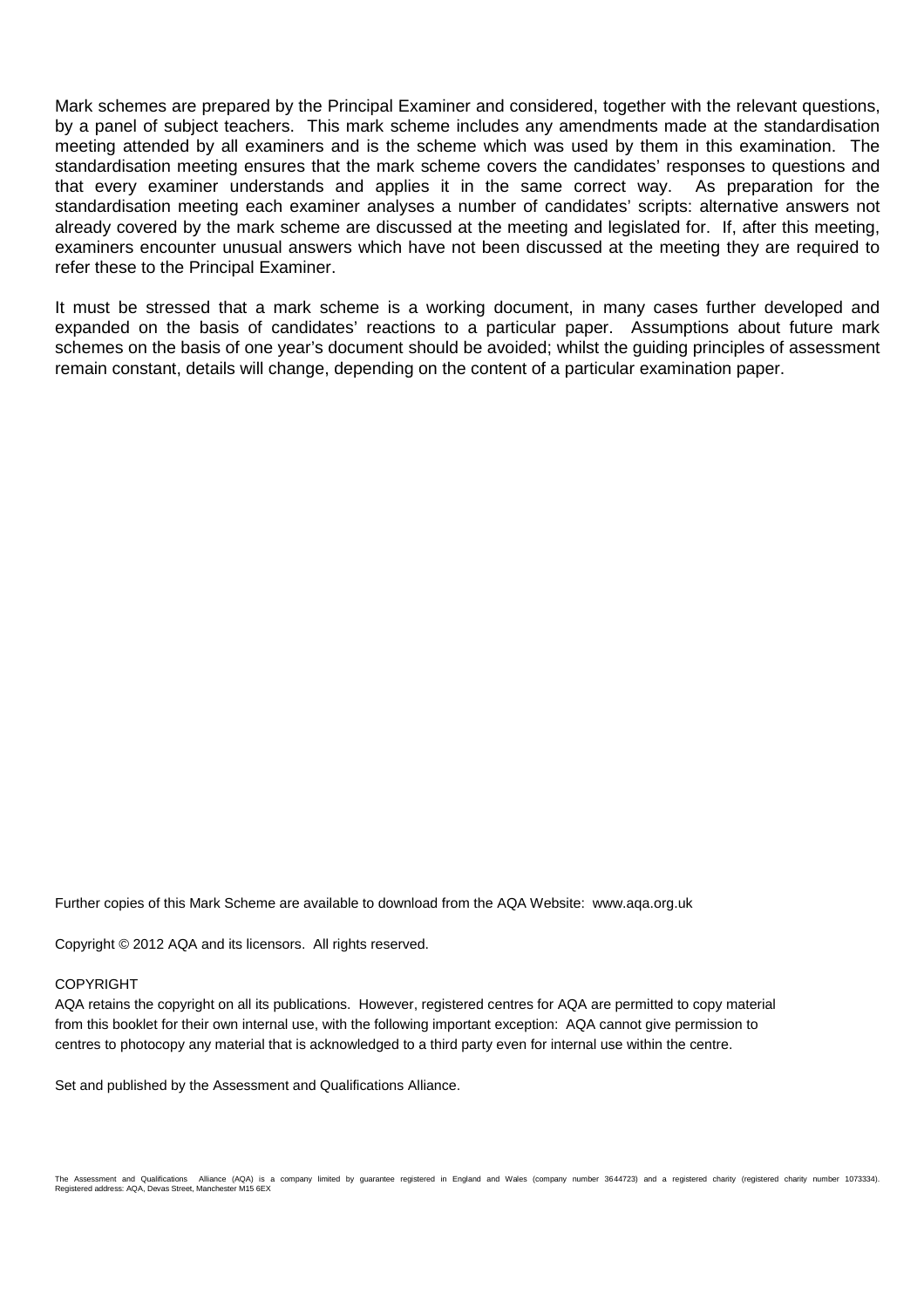## **Glossary for Mark Schemes**

GCSE examinations are marked in such a way as to award positive achievement wherever possible. Thus, for GCSE Mathematics papers, marks are awarded under various categories.

- **M** Method marks are awarded for a correct method which could lead to a correct answer.
- **A** Accuracy marks are awarded when following on from a correct method. It is not necessary to always see the method. This can be implied.
- **B** Marks awarded independent of method.
- **Q** Marks awarded for quality of written communication. (QWC)
- **M dep** A method mark dependent on a previous method mark being awarded.
- **B dep** A mark that can only be awarded if a previous independent mark has been awarded.
- **ft** Follow through marks. Marks awarded following a mistake in an earlier step.
- **SC** Special case. Marks awarded within the scheme for a common misinterpretation which has some mathematical worth.
- **oe** Or equivalent. Accept answers that are equivalent.

eg, accept 0.5 as well as  $\frac{1}{2}$ 1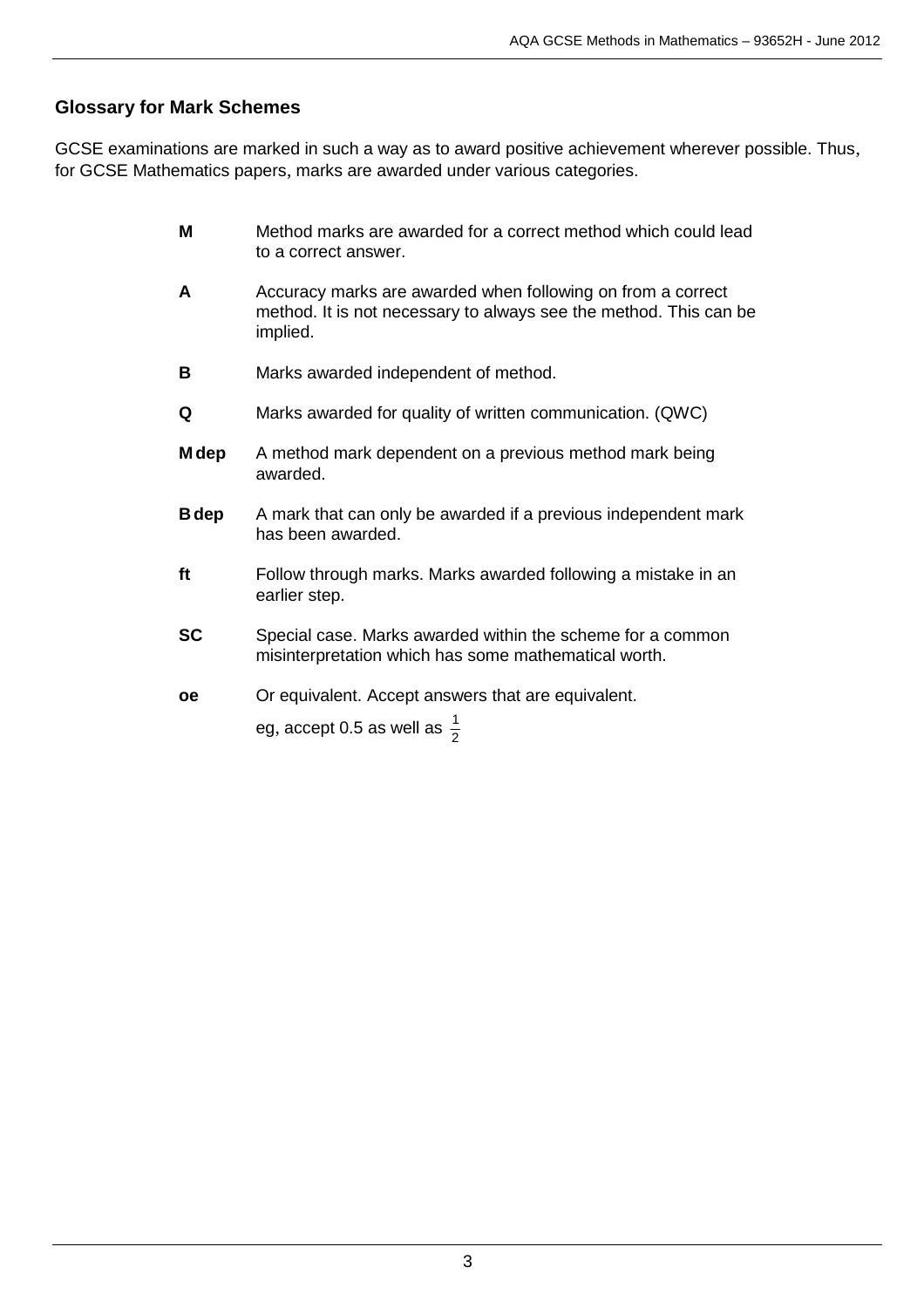## **M2 Higher Tier**

| Q            | <b>Answer</b>                                                                                          | <b>Mark</b>       | <b>Comments</b>                                                                                                                |
|--------------|--------------------------------------------------------------------------------------------------------|-------------------|--------------------------------------------------------------------------------------------------------------------------------|
| 1(a)         | $4x - 12$                                                                                              | <b>B1</b>         |                                                                                                                                |
| 1(b)         | $y(y - 7)$                                                                                             | <b>B1</b>         |                                                                                                                                |
|              |                                                                                                        |                   |                                                                                                                                |
| 1(c)         | $3p + 6 = 18$                                                                                          | M <sub>1</sub>    | Must see an attempt at expansion. Allow<br>arithmetic error but not $3p + 2$                                                   |
|              |                                                                                                        |                   | or Must see attempt at division by 3<br>Allow arithmetic errors for $18 \div 3$                                                |
|              |                                                                                                        |                   | or flow chart $\times$ 3 + 6 gets M1                                                                                           |
|              |                                                                                                        |                   | but $+2 \times 3$ must see an attempt at inverse<br>flow chart                                                                 |
|              | $3p = 12$                                                                                              | A <sub>1</sub>    | $p + 2 = 6.$                                                                                                                   |
|              | $\overline{4}$                                                                                         | A <sub>1</sub> ft | ft on one sign, arithmetic or rearrangement<br>error                                                                           |
|              |                                                                                                        |                   | SC1 For $p = \frac{16}{3}$ from $3p + 2$ oe                                                                                    |
|              |                                                                                                        |                   | Allow embedded answer if clear                                                                                                 |
| $\mathbf{2}$ | Sum (need not be evaluated) of any<br>two primes between 11 and 59<br>inclusive, eg $17 + 19$          | M <sub>1</sub>    | List of at least 5 primes, which must include<br>at least 2 correct 2-digit primes, with at<br>most 1 error for every 5 primes |
|              |                                                                                                        |                   | eg 1, 2, 3, 5, 7, 9, 11, 13 is B0                                                                                              |
|              |                                                                                                        |                   | 2, 3, 5, 7, 9, 11, 13 is B1                                                                                                    |
|              | Finds a mid-point for chosen pair of<br>primes                                                         | M1 Dep            |                                                                                                                                |
|              | eg, adds and divides by 2 or draws<br>a number line, or similar and<br>attempts to find mid-point      |                   |                                                                                                                                |
|              | Any of (11, 23), (11, 47), (17, 29),<br>(17, 41), (19, 43), (23, 59),<br>(29, 53), (31, 43), (41, 53), | A <sub>1</sub>    | SC1 Correct prime answer for any two-digit<br>prime up to 60 and any odd two-digit<br>non-prime up to 60                       |
|              | (47, 59)                                                                                               |                   | SC2 Correct prime answer for any single<br>digit prime and any two-digit prime up<br>to 60                                     |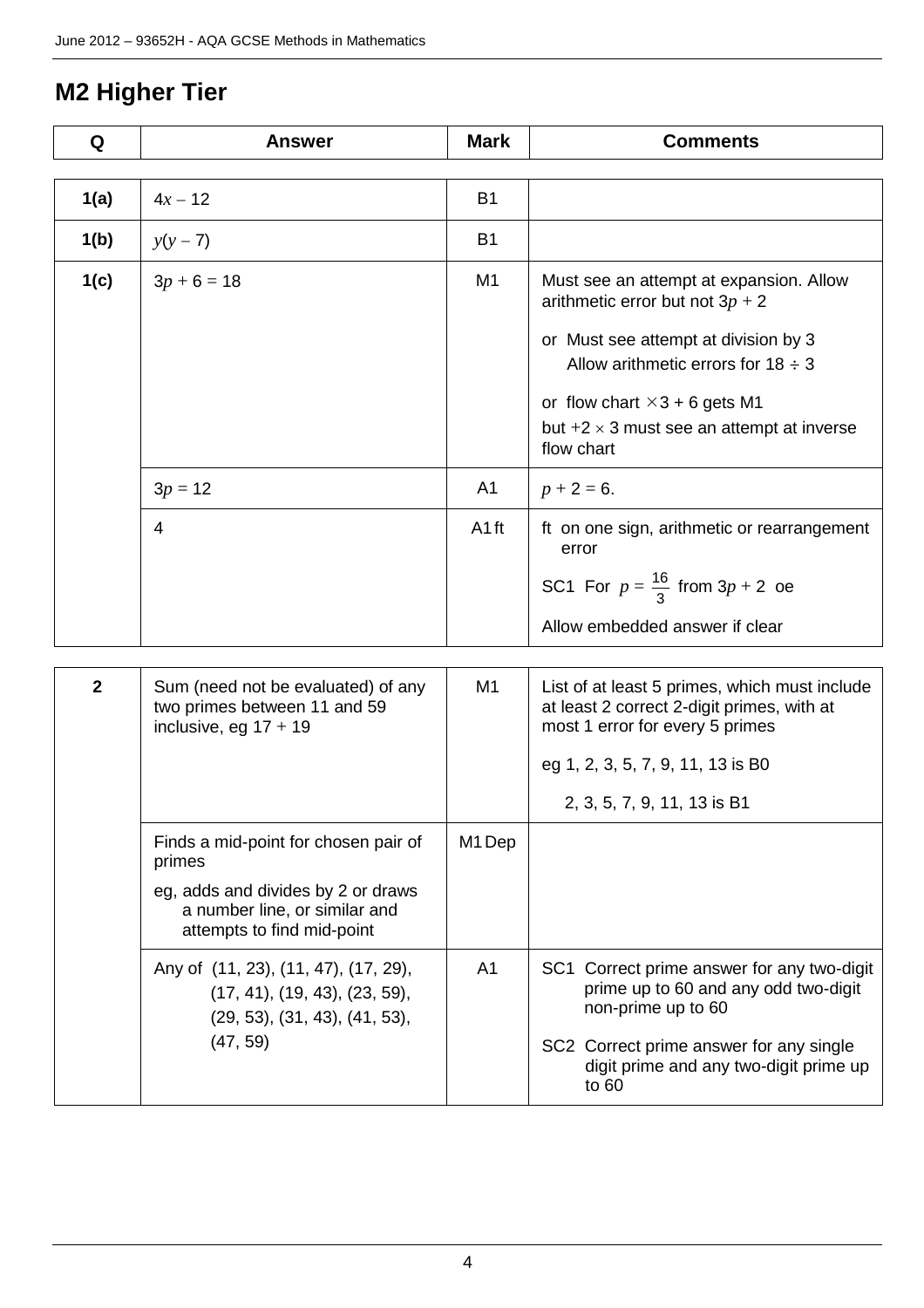| Q       | Answer                                                                                                                | <b>Mark</b>      | <b>Comments</b>                                                                                                                                               |
|---------|-----------------------------------------------------------------------------------------------------------------------|------------------|---------------------------------------------------------------------------------------------------------------------------------------------------------------|
|         |                                                                                                                       |                  |                                                                                                                                                               |
| $*3(a)$ | 68                                                                                                                    | <b>B1</b>        |                                                                                                                                                               |
|         | Alternate                                                                                                             | Q <sub>1</sub>   | Strand (i)                                                                                                                                                    |
|         |                                                                                                                       |                  | Q0 for Z angle but ignore if alternate also<br>stated                                                                                                         |
|         |                                                                                                                       |                  | Accept 'alternative' or 'alternating' but not<br>'alternative segment'                                                                                        |
|         |                                                                                                                       |                  | If other explanations involving angles on a<br>straight line, interior, opposite,<br>corresponding angles etc must be complete<br>and use correct terminology |
| 3(b)    | $360 \div 5$                                                                                                          | M <sub>1</sub>   | $540 \div 5$ oe eg $3 \times 180 \div 5$                                                                                                                      |
|         | <b>NB</b> It must be clear that they are<br>calculating the exterior angle<br>This may be informed by the<br>diagram. |                  | NB It must be clear that they are calculating<br>the interior angle.<br>This may be informed by the diagram                                                   |
|         | 72                                                                                                                    | A <sub>1</sub>   | 108                                                                                                                                                           |
|         | Their $72 + 90$ (their 72 must be $< 90$ )                                                                            | M <sub>1</sub>   | $360 -$ (their 108 + 90) (their 108 must be ><br>90)                                                                                                          |
|         | 162                                                                                                                   | A <sub>1ft</sub> | ft with 90 from square or 'exterior' of<br>square only                                                                                                        |

| 4(a)    | M1<br>Sight of 10                                                                                                                                                                                                                                                                                   |                | Alt $30 \times 30 \div 9$                                                                                                                                                                                                                                                                                            |
|---------|-----------------------------------------------------------------------------------------------------------------------------------------------------------------------------------------------------------------------------------------------------------------------------------------------------|----------------|----------------------------------------------------------------------------------------------------------------------------------------------------------------------------------------------------------------------------------------------------------------------------------------------------------------------|
|         | 100                                                                                                                                                                                                                                                                                                 | A1             |                                                                                                                                                                                                                                                                                                                      |
| $*4(b)$ | $450 \div 30 (= 15)$ or $300 \div 30 (= 10)$<br>Allow mix of units                                                                                                                                                                                                                                  | M1             | oe Area patio $\div$ area larger square<br>Allow mix of units                                                                                                                                                                                                                                                        |
|         | M1 Dep<br>$450 \div 30 (= 15)$ and $300 \div 30 (= 10)$<br>$4.50 \div 0.3$ (= 15) and $3 \div 0.3$ (= 10)                                                                                                                                                                                           |                | $450 \times 300 \div 900$ or $4.5 \times 3 \div 0.09$                                                                                                                                                                                                                                                                |
|         | 150 square                                                                                                                                                                                                                                                                                          | A <sub>1</sub> |                                                                                                                                                                                                                                                                                                                      |
|         | Attempts to find total number of large<br>squares in the patio by dividing both<br>sides by 30 or 0.3 and multiplying<br>values, giving this as the number of<br>small squares and multiplying by 4 to<br>get number of rectangles<br>150 and 600 is 4 marks with working,<br>3 marks if no working | Q <sub>1</sub> | Strand (iii)<br>Attempts to divide area of patio by area of<br>larger square giving this as the number of<br>small squares and multiplying by 4 to get<br>number of rectangles<br>150 and 600 is 4 marks with working. 3<br>marks if no working<br>SC1 Rectangular = $4 \times$ squares if no other<br>marks awarded |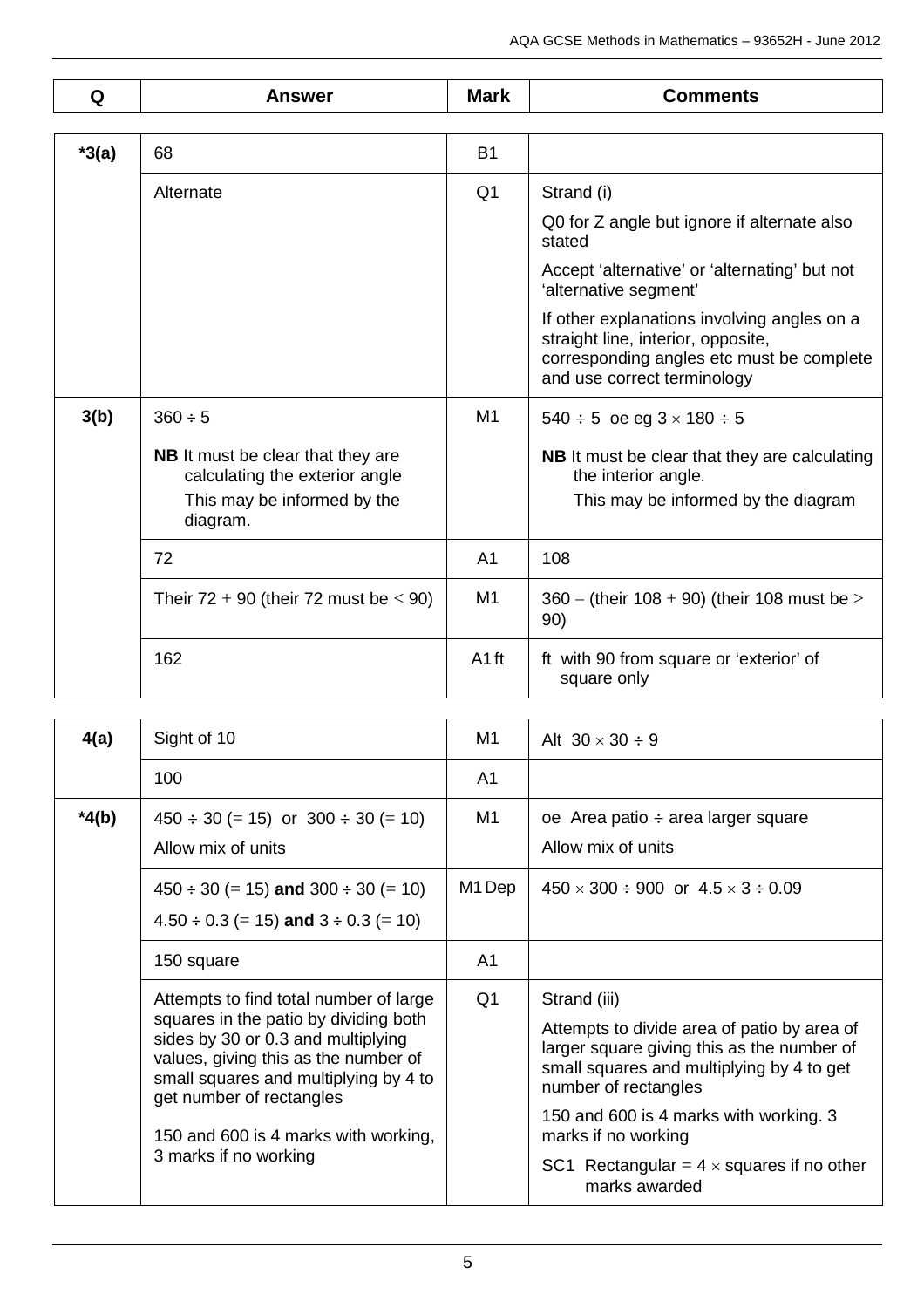| Q    | <b>Answer</b>                                                  | <b>Mark</b>        | <b>Comments</b>                                                                          |
|------|----------------------------------------------------------------|--------------------|------------------------------------------------------------------------------------------|
|      |                                                                |                    |                                                                                          |
| 5(a) | $(76 - 68) (= 8)$                                              | M1                 |                                                                                          |
|      | $60 + 4 \times 8$ or $68 + 3 \times 8$<br>or $76 + 2 \times 8$ | M <sub>1</sub>     | 60, 68, 76, 84, 92, (100, )                                                              |
|      | 92                                                             | A1                 | SC2 100                                                                                  |
| 5(b) | $8n \quad 8 \times n \quad n(8)$                               |                    | Do not accept $n8$ but any other algebra is<br>OK, eg $n \times 8$                       |
|      | $8n + 52$ or equivalent<br>eg 60 + 8 $\times$ (n - 1)          | B <sub>1</sub> Dep | Do accept $n8 + 52$ for B0, B1<br>$8n + 60$ or equivalent after 100 in (a) is<br>2 marks |

| 6(a) | $60 \times 20 \times 25 (= 30000)$ | M <sub>1</sub>   | oe                                                                                                                              |
|------|------------------------------------|------------------|---------------------------------------------------------------------------------------------------------------------------------|
|      | 630 000 $\div$ their 30 000        | M1 Dep           |                                                                                                                                 |
|      | 21                                 | A1               |                                                                                                                                 |
| 6(b) | $27 \div 3 \times 25$              | M1               | oe 25, 50, 75, 100, 125, 150,  or correct<br>attempt to build up the heights as far as<br>150 but if it goes beyond 225 then M0 |
|      | 225                                | A1               | SC1 675                                                                                                                         |
|      | 2.25                               | B <sub>1ft</sub> | Their height if a value stated (in cm) and<br>converted to m                                                                    |
|      |                                    |                  | <b>NB</b> If initial calculation uses 0.25 this is B1.                                                                          |
|      |                                    |                  | SC2 6.75 from 27 $\times$ 25                                                                                                    |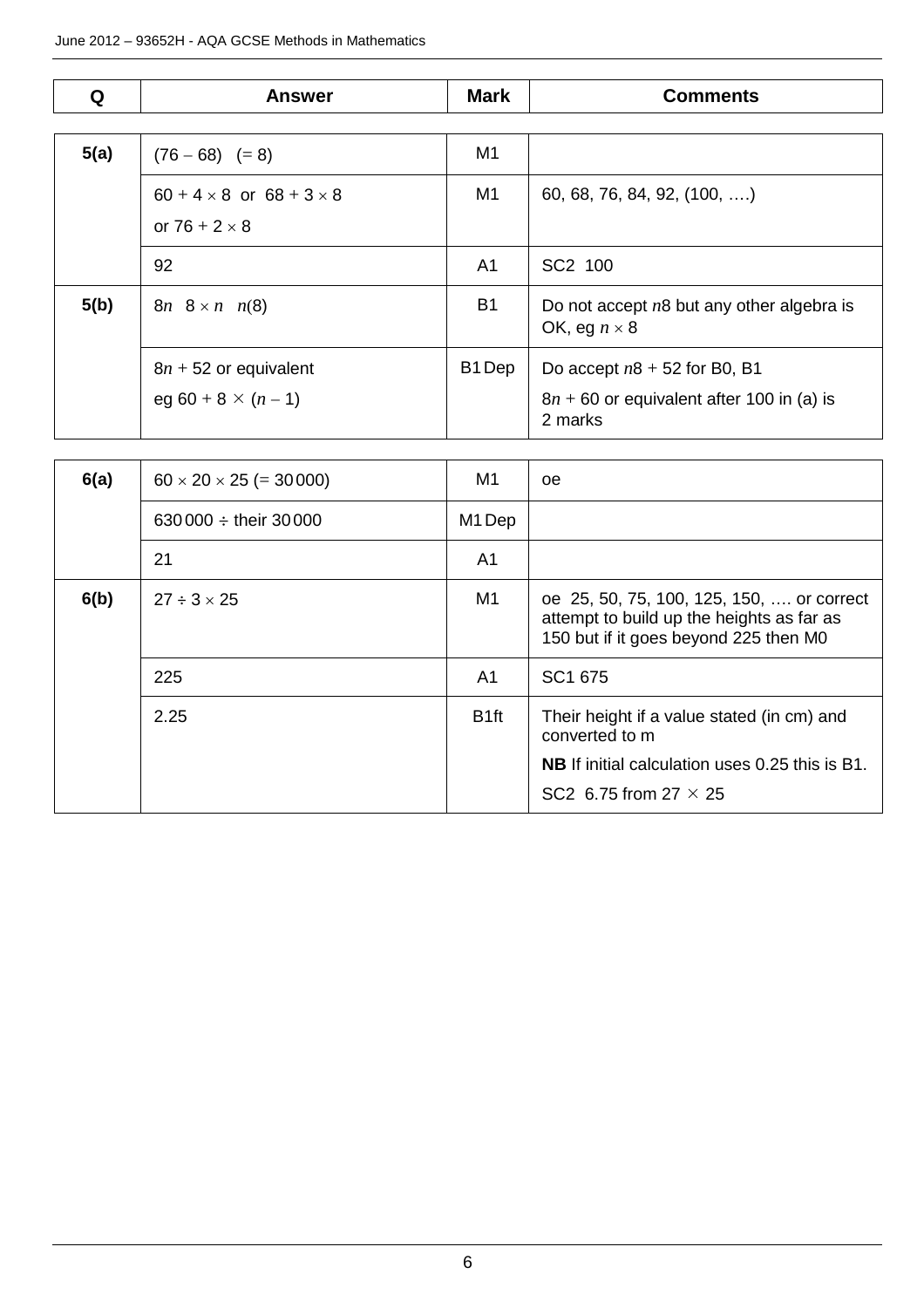| Q    | <b>Answer</b> | <b>Mark</b> | <b>Comments</b>                                                                                                                                                                                          |
|------|---------------|-------------|----------------------------------------------------------------------------------------------------------------------------------------------------------------------------------------------------------|
| 7(a) |               | <b>B2</b>   | B1 For translation of $\binom{5}{a}$<br>or translation $\begin{pmatrix} b \\ -4 \end{pmatrix}$                                                                                                           |
| 7(b) |               | <b>B2</b>   | B1 For -1 in first line<br>B1 For -6 in second line<br>B1 For $\begin{pmatrix} 1 \\ 6 \end{pmatrix}$<br>B1 For $\begin{pmatrix} -6 \\ -1 \end{pmatrix}$<br>B1 For $(-1, -6)$ seen if no vector filled in |

| 8          | $36420 - 32518 (= 3902)$                            | M1             |                                                                                                                                           |
|------------|-----------------------------------------------------|----------------|-------------------------------------------------------------------------------------------------------------------------------------------|
|            | Their 3902 $\div$ 32 518 ( $\times$ 100)            | M1 Dep         |                                                                                                                                           |
|            | 12% from 11.99                                      | A1             | $11.9$ is $2/3$                                                                                                                           |
| 8          | $36420 \div 32518 \times 100$                       | M1             |                                                                                                                                           |
| Alt 1      | $1.119$ or $111.9$                                  | A <sub>1</sub> | 112                                                                                                                                       |
|            | 12%                                                 | A <sub>1</sub> |                                                                                                                                           |
| 8<br>Alt 2 | $10\% + 1\% + 1\% = 3251.8 + 325.18$<br>$(+325.18)$ | M1             | M1 For attempt to find a whole number<br>percentage greater than 10% with at<br>least 10% correct<br>$32518 + 3251.8 + 325.18 + (325.18)$ |
|            | 3576.98, 3902.16                                    | M1 Dep         | 36094.98, 36420.16                                                                                                                        |
|            | 12%                                                 | A <sub>1</sub> |                                                                                                                                           |

| 9 | $3(x + 1) + 2(x + 4)$ | M <sub>1</sub>    |                                        |
|---|-----------------------|-------------------|----------------------------------------|
|   | $5x + 11$             | A1                |                                        |
|   | Their $5x + 11 = 12$  | M1                | $3(x + 1) + 2(x + 4) = 12$ is M2       |
|   | 0.2                   | A <sub>1</sub> ft | oe ft on one error but both Ms awarded |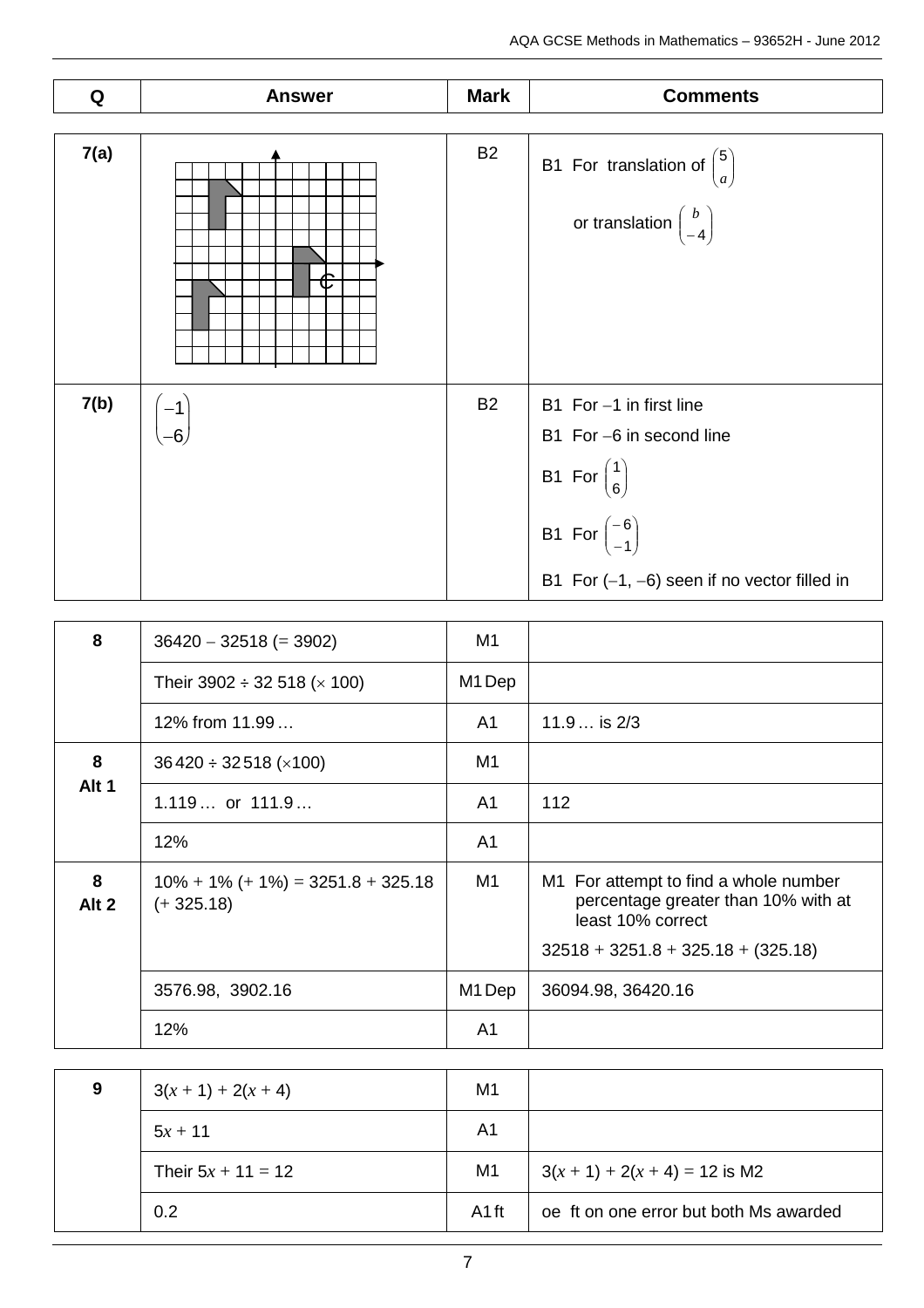| Q           | <b>Answer</b>                                                                                          | <b>Mark</b>    | <b>Comments</b>                                             |
|-------------|--------------------------------------------------------------------------------------------------------|----------------|-------------------------------------------------------------|
|             |                                                                                                        |                |                                                             |
| 10(a)       | $32^2$ (1024) and 26 <sup>2</sup> (676)                                                                | M1             | $x^{2}$ + 26 <sup>2</sup> = 32 <sup>2</sup> or 1024 – 676   |
|             | $\sqrt{32^2 - 26^2}$                                                                                   | M1 Dep         | Square root must be seen or implied                         |
|             | $[18.6, 19]$ 2 $\sqrt{87}$                                                                             | A1             | Accept 19 with working                                      |
| Alt $10(a)$ | $\cos^{-1}(26 \div 32) = 35.65$<br>and either $x = 26\tan(35.65)$<br>or $x = 32\sin(35.65)$            | M <sub>2</sub> | Must be a complete alternative method for<br>M <sub>2</sub> |
|             | $[18.6, 19]$ 2 $\sqrt{87}$                                                                             | A <sub>1</sub> | Accept 19 with working                                      |
| 10(b)       | Sight of cos                                                                                           | M1             |                                                             |
|             | $cos y = 11 \div 17$                                                                                   | M1 Dep         |                                                             |
|             | [49.5, 50]                                                                                             | A <sub>1</sub> | Accept 50 with working                                      |
| Alt 10(b)   | $\sqrt{(17^2-11^2)}$ = 12.96 and<br>either $\sin^{-1}(12.96 \div 17)$<br>or $\tan^{-1}(12.96 \div 11)$ | M <sub>2</sub> | Must be a complete alternative method for<br>M2             |
|             | [49.5, 50]                                                                                             | A1             | Accept 50 with working                                      |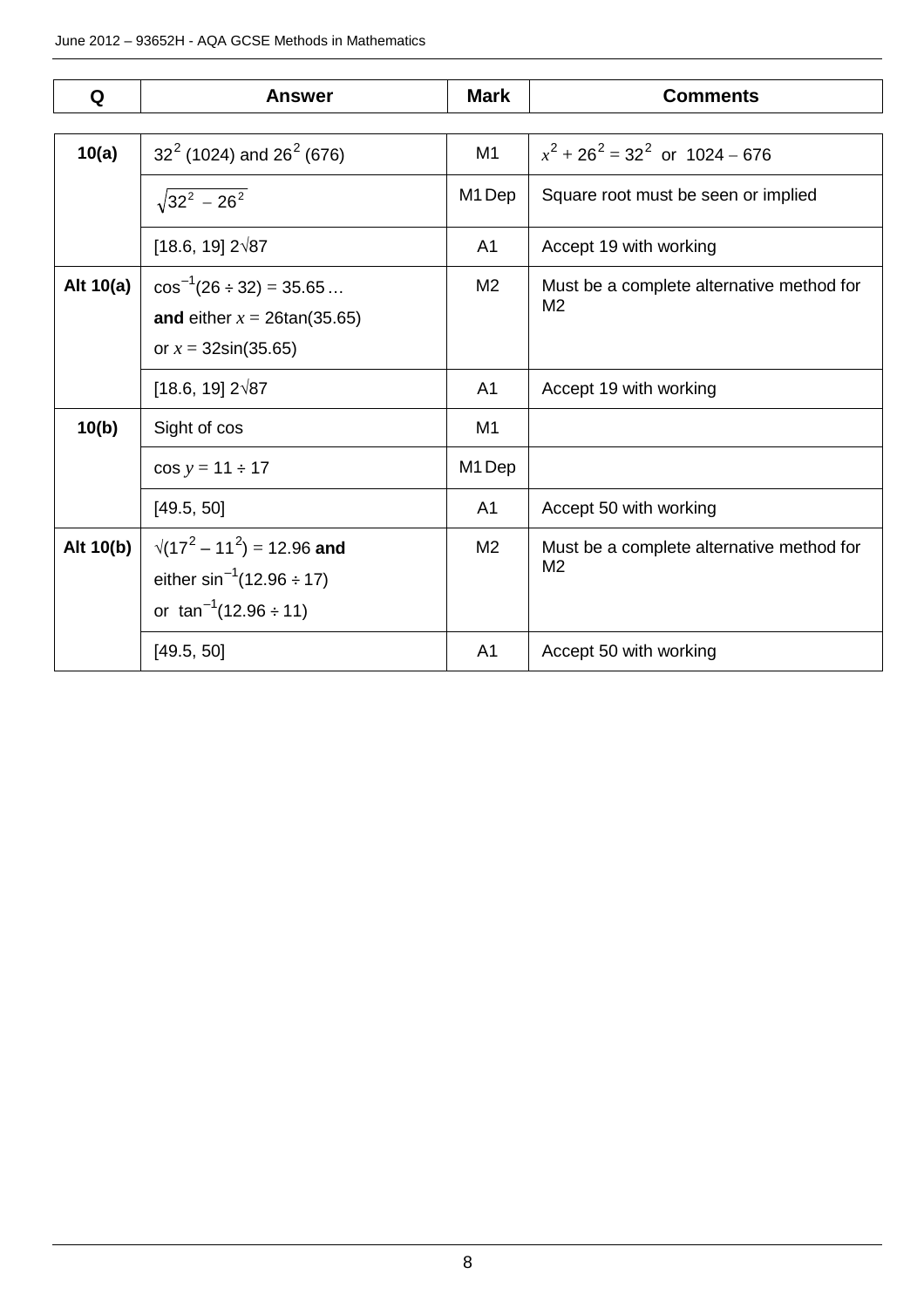| Q             | <b>Answer</b>                                             |                                   | <b>Mark</b>                           | <b>Comments</b> |                                 |  |
|---------------|-----------------------------------------------------------|-----------------------------------|---------------------------------------|-----------------|---------------------------------|--|
|               |                                                           |                                   |                                       |                 |                                 |  |
| 11            | Sight of 0.6                                              |                                   | <b>B1</b>                             |                 |                                 |  |
|               | $2(00) \times 0.6^{9}$                                    |                                   |                                       | M <sub>1</sub>  |                                 |  |
|               | [2, 2.02]                                                 |                                   |                                       | A <sub>1</sub>  | 2.0155392                       |  |
|               |                                                           |                                   |                                       |                 | SC2 [3.35, 3.36]                |  |
|               |                                                           |                                   |                                       |                 | SC2 [1.2, 1.21]                 |  |
|               |                                                           |                                   |                                       |                 | 2 must be supported by working. |  |
| <b>Alt 11</b> |                                                           | (This is for the build up method) |                                       | M1              | or same digits                  |  |
|               |                                                           | 200, 120, 72, 43.2 seen           |                                       |                 |                                 |  |
|               |                                                           | range of the table below          | All values up to 8 bounces within the | A <sub>1</sub>  |                                 |  |
|               | [2, 2.1]                                                  |                                   |                                       | A1ft            | SC2 [3.3, 3.4]                  |  |
|               |                                                           |                                   |                                       |                 | SC2 [1.2, 1.26]                 |  |
|               |                                                           |                                   |                                       |                 | ft on one error                 |  |
|               |                                                           | <b>Time</b>                       | <b>Minimum value</b>                  |                 | <b>Maximum value</b>            |  |
|               | $\pmb{0}$                                                 |                                   | 200                                   |                 | 200                             |  |
|               |                                                           | 1                                 | 120                                   |                 | 120                             |  |
|               | $\overline{2}$                                            |                                   | 72                                    |                 | 72                              |  |
|               |                                                           | 3                                 | 43                                    |                 | 43.2                            |  |
|               |                                                           | $\overline{4}$                    | 25                                    |                 | 26                              |  |
|               |                                                           | 5                                 | 15                                    |                 | 15.6                            |  |
|               | $\boldsymbol{9}$<br>6<br>$\overline{5}$<br>$\overline{7}$ |                                   |                                       | 9.4             |                                 |  |
|               |                                                           |                                   |                                       | 5.7             |                                 |  |
|               |                                                           | 8                                 | $\mathbf{3}$                          |                 | 3.5                             |  |
|               |                                                           | $\boldsymbol{9}$                  | $\overline{2}$                        |                 | 2.1                             |  |
|               |                                                           | 10                                | 1.2                                   |                 | 1.26                            |  |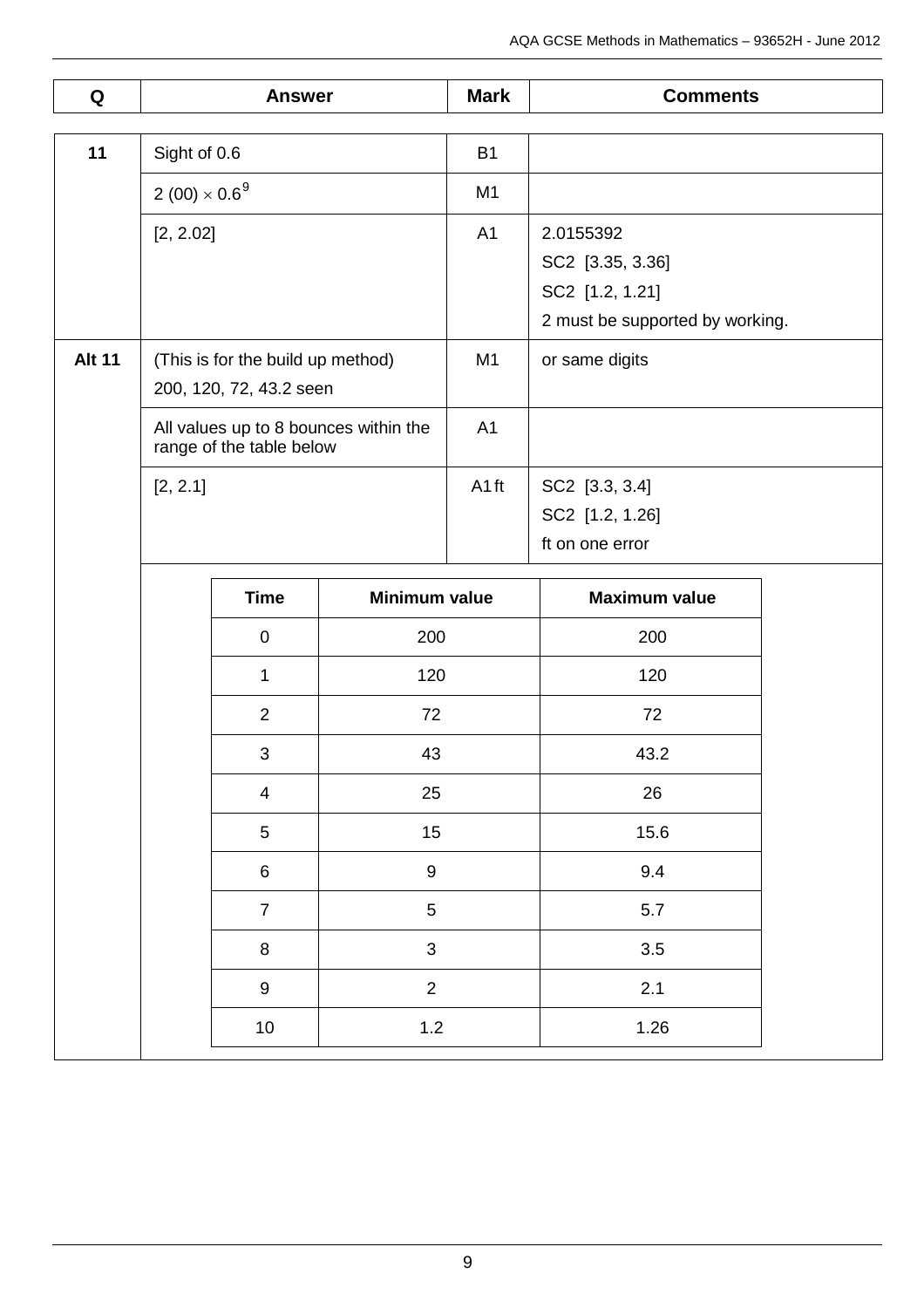| Q                      | <b>Answer</b>                                          | <b>Mark</b>       | <b>Comments</b>                 |
|------------------------|--------------------------------------------------------|-------------------|---------------------------------|
|                        |                                                        |                   |                                 |
| 12                     | $(x \pm a)(x \pm b)$                                   | M1                | $ab = \pm 10$                   |
|                        | $(x-5)(x-2)$                                           | A <sub>1</sub>    |                                 |
|                        | $(x = 5, 2)$                                           | A <sub>1</sub> ft | ft Their brackets if M1 awarded |
| 12<br>Alt 1            | $(x-3\frac{1}{2})^2-(3\frac{1}{2})^2+10$               | M <sub>1</sub>    |                                 |
|                        | $x-3\frac{1}{2} = \pm 1\frac{1}{2}$                    | A <sub>1</sub>    | $±$ must be seen                |
|                        | $(x = 5, 2)$                                           | A <sub>1</sub>    |                                 |
| 12<br>Alt <sub>2</sub> | $\frac{7 \pm \sqrt{(-7)^2 - 4 \times 1 \times 10}}{2}$ | M <sub>1</sub>    | Accept $-7^2$ in square root    |
|                        | $\frac{7\pm\sqrt{9}}{2}$                               | A <sub>1</sub>    | $±$ must be seen                |
|                        | $(x = 5, 2)$                                           | A <sub>1</sub>    |                                 |

| 13            | 3:15<br>or chooses a multiple of 18 greater<br>than 18 and divides into ratio 1 : 5 or<br>7:11 | M <sub>1</sub> | eg $36 \Rightarrow 6:30$ or $14:22$<br><b>NB</b> Look on diagram for values               |
|---------------|------------------------------------------------------------------------------------------------|----------------|-------------------------------------------------------------------------------------------|
|               | Difference of their first or second<br>values                                                  | M1             | eg $7 - 3$ , $15 - 11$ , $14 - 6$ or $30 - 22$                                            |
|               | 3:4:11                                                                                         | A <sub>1</sub> | oe 6:8:22                                                                                 |
|               |                                                                                                |                | <b>NB</b> 3 : 7 : 11 implies M1                                                           |
|               |                                                                                                |                | 3 : 4 : any value or any value : 4: 11 implies<br>M2 (or equivalents including decimals). |
|               |                                                                                                |                | Check if any 'pair of ratios' is correct.<br>If so then award M1                          |
| <b>Alt 13</b> | $\frac{1}{6}$ , $\frac{5}{6}$ and $\frac{7}{18}$ , $\frac{11}{18}$                             | M1             | <b>oe</b>                                                                                 |
|               | $rac{7}{18} - \frac{1}{6}$ $\left( = \frac{4}{18} \right)$                                     | M <sub>1</sub> | oe                                                                                        |
|               | 3:4:11                                                                                         | A <sub>1</sub> | oe 6:8:22 $\frac{1}{6}:\frac{2}{9}:\frac{11}{18}$                                         |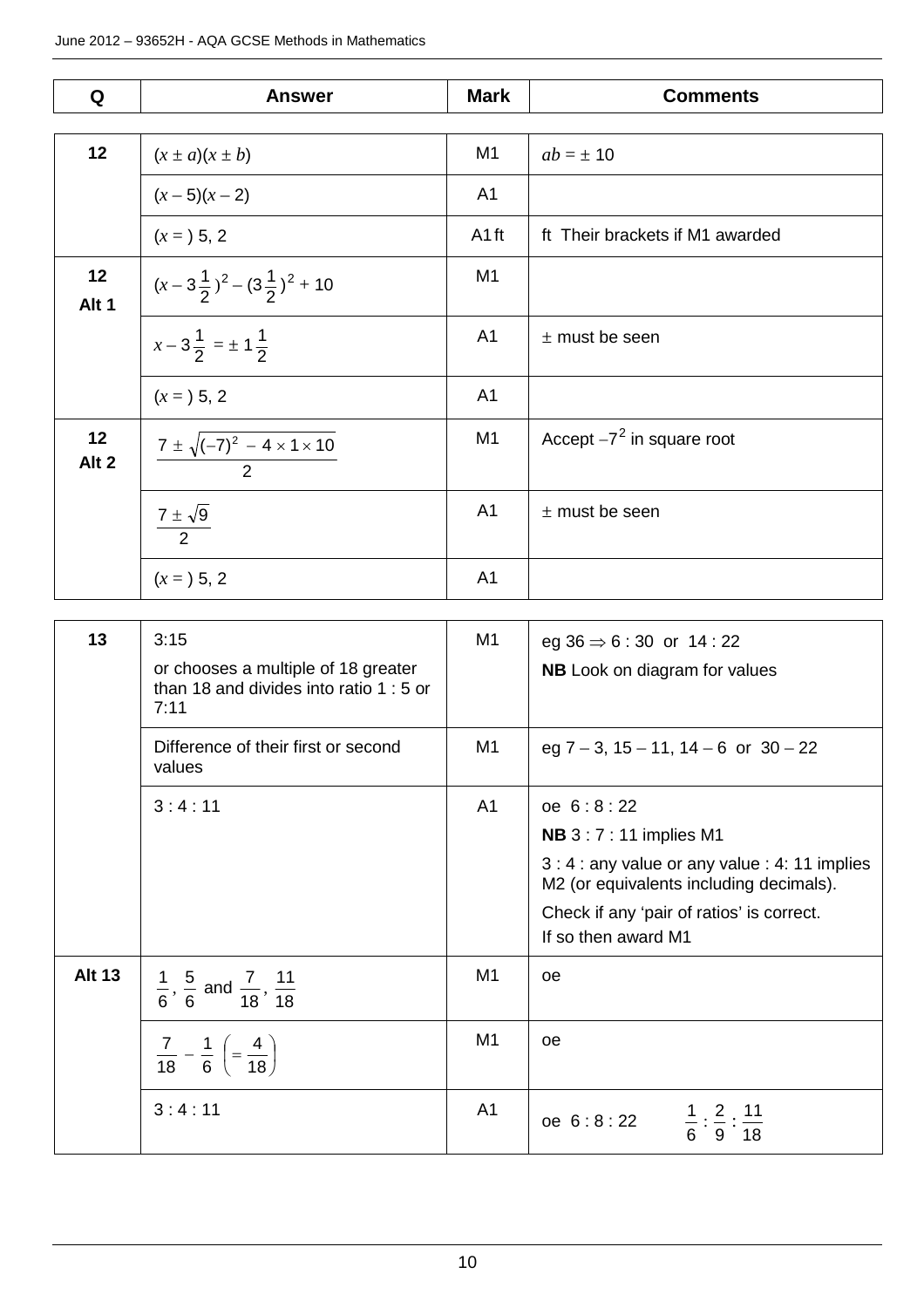| Q  | <b>Answer</b>                                    | <b>Mark</b>    | <b>Comments</b> |
|----|--------------------------------------------------|----------------|-----------------|
|    |                                                  |                |                 |
| 14 | $8^2 + 9^2 - 2 \times 8 \times 9 \times \cos 54$ | M <sub>1</sub> |                 |
|    | 60.358                                           | A1             |                 |
|    | [7.769, 8]                                       | A <sub>1</sub> | 8 with working  |

| 15(a) | Correct transformation<br><br><br>.<br><br>$5$ | <b>B2</b> | B1 Any enlargement sf $\frac{1}{3}$<br>B1 For any 2 vertices in correct position<br>B1 For at least 2 rays drawn from<br>$(4, 5)$ to P, Q, or R |
|-------|------------------------------------------------|-----------|-------------------------------------------------------------------------------------------------------------------------------------------------|
| 15(b) | $(22, \ldots)$                                 | <b>B1</b> |                                                                                                                                                 |
|       | (, 14)                                         | <b>B1</b> |                                                                                                                                                 |

| 16            | $32 - 15 (= 17)$                                           | M <sub>1</sub> | Check diagram        |
|---------------|------------------------------------------------------------|----------------|----------------------|
|               | y coordinate $= 19$                                        | A <sub>1</sub> |                      |
|               | $36 - 17 - 10 (= 9)$                                       | M <sub>1</sub> | oe eg $26 - 17$      |
|               | x coordinate = $23$                                        | A <sub>1</sub> | $(19, 23)$ is A1 max |
| <b>Alt 16</b> | Graph drawn with $A$ at (15, 10) and $B$<br>at (32, 36)    | M1             |                      |
|               | Any rectangles drawn from A and B<br>matching the diagram. | M1             |                      |
|               | x coordinate = $23$                                        | A1             |                      |
|               | y coordinate $=$ 19                                        | A <sub>1</sub> |                      |

| 17 | $2 \times PF = 24$                         | M <sub>1</sub> | oe                                                               |
|----|--------------------------------------------|----------------|------------------------------------------------------------------|
|    | $x=7$                                      | A <sub>1</sub> |                                                                  |
|    | $6 \times y =$ (their $x + 2$ ) $\times$ 5 | M1 Dep         |                                                                  |
|    | $y = 7.5$                                  | A1 ft          | ft Their $x$<br>SC1 No valid working but $8 \times 3$ or 24 seen |